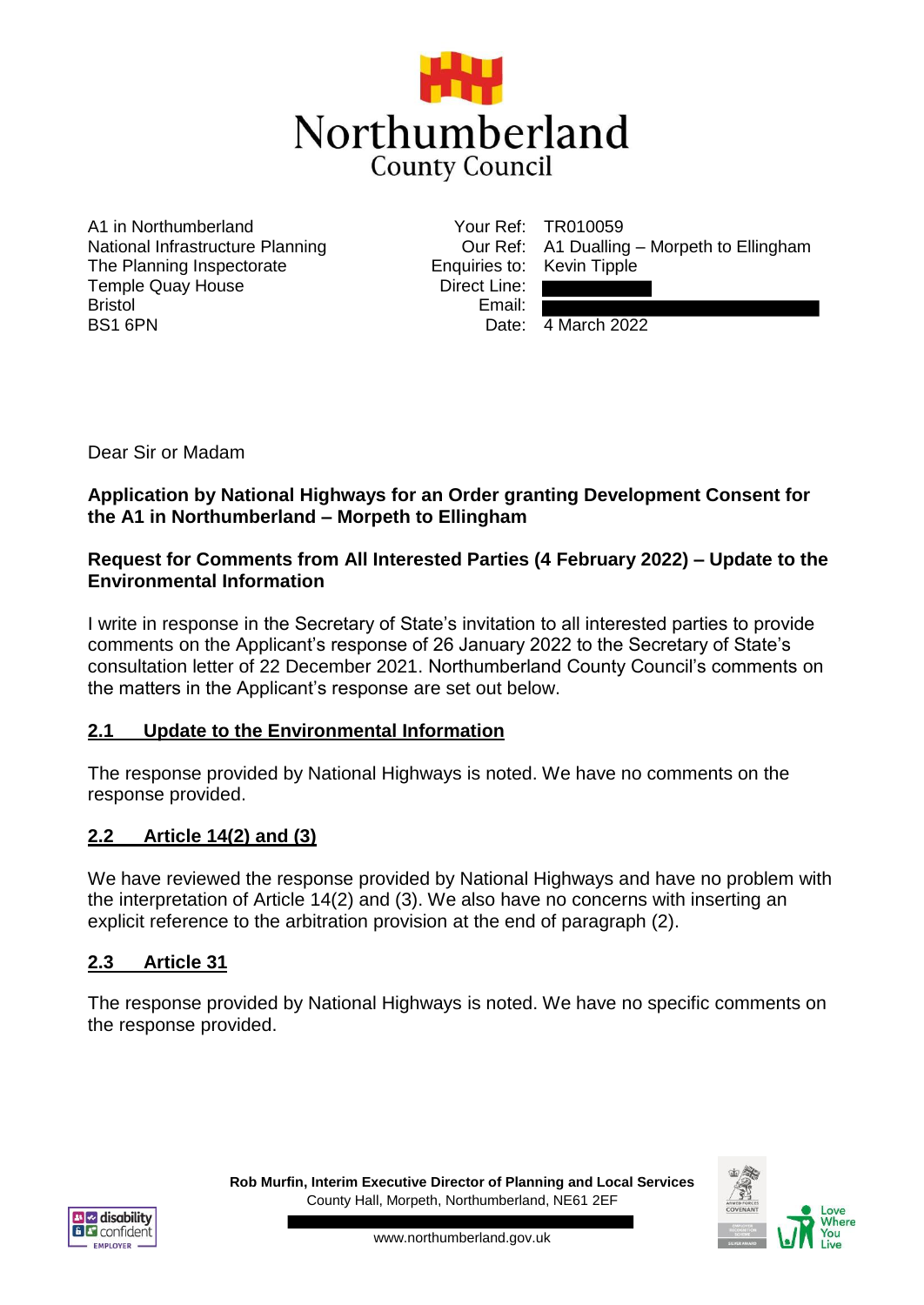## **2.4 Work No 5B**

The response provided by National Highways is noted. We have no specific comments on the response provided.

# **2.5 Paragraph 1 of Schedule 2**

We agree with the response provided by National Highways.

## **2.6 Paragraph 10 of Schedule 2**

We agree with the response provided by National Highways and can confirm that the reference number 16878 refers to a historic milestone in the Northumberland County Council Historic Environment Record.

### **2.7 Part 1 of Schedule 3**

The response provided by National Highways is noted. We have no comments on the response provided.

# **2.8 Part 3 of Schedule 4**

In relation to the response provided by National Highways at 2.8.2, it is our understanding that a new public right of way under the River Coquet bridge is no longer proposed. This route has been the subject of recent discussions between the Council and the Applicant. The Applicant considered that the steepness of the slopes on south side on the River Coquet meant it would be too difficult to construct a footpath under the River Coquet bridge at this location. We agreed that the best way forward would be for a diversion route to be provided down east side of A1 southwards to the West Moor road junction, over the A1 at this point, then back in a northerly direction along the west side of the A1 to re-join existing Public Footpath to the west of the River Coquet bridge.

We agree with the suggested changes by National Highways to Entry 18 and Entry 19.

### **2.9 Part 1 of Schedule 5**

We agree with the response provided by National Highways.

### **2.10 Part 2 of Schedule 5**

In relation to the response provided by National Highways at 2.10.5, it is our understanding that a new public right of way under the River Coquet bridge is no longer proposed as discussed in our comments on Part 3 of Schedule 4 above (2.8).

On Part 3 of Schedule 5 we have concerns about the wording of the heading in column 3. This section relates to the closure of existing private rights of way and the provision of alternative private rights of way. In our opinion, the heading for the alternative private rights of way should not be describing these as "New highway to be substituted". These private ways are not "highways" (see definition on a highway on Page 6 of the draft Development Consent Order). It is suggested that the heading for column 3 should read "Private way to be substituted" (or similar).